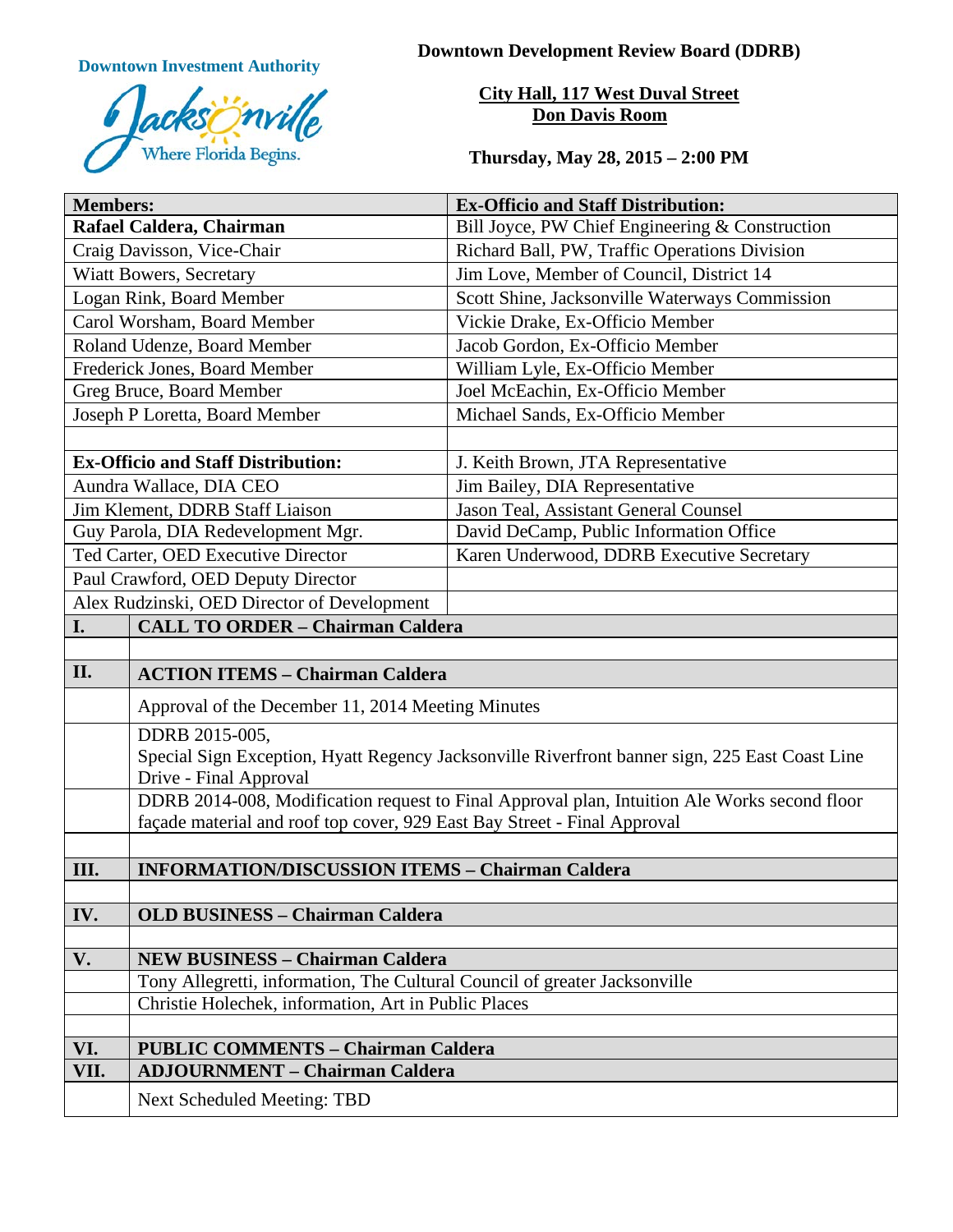

**Downtown Investment Authority Downtown Development Review Board (DDRB) City Hall, 117 West Duval St. 1st Floor, Don Davis Room**

*Thursday, May 28, 2015 - 2:00 p.m.*

#### *MEETING* **MINUTES**

**Board Members Present:** Chairman R. Caldera, W. Bowers, L. Rink, C. Worsham, R. Udenze, F. Jones and J. Loretta

**Board Members Not Present:** G. Bruce and C. Davisson

**DIA Staff Present:** Aundra Wallace, DIA CEO; Jim Klement, Staff Liaison; Natalia Hernandez, DIA UNF Intern; and Karen Underwood, Executive Secretary

**Representing Office of City Council:** Lori Boyer

**Representing Office of General Counsel:** Jason Teal

#### **I. CALL TO ORDER**

A quorum was confirmed and Chairman Caldera called the meeting to order at approximately 2:07 p.m. He introduced Joseph Loretta the new DDRB Board Member.

Chairman Caldera asked anyone wishing to speak on a particular project to complete a public speaker card and reminded Board members to disclose if they had any ex-parte communication with any of the applicants presenting projects today or conflicts of interest prior to the item being addressed by the Board.

#### **II. ACTION ITEMS**

#### APPROVAL OF THE OCTOBER 2, 2014 DDRB MEETING MINUTES

#### **A MOTION WAS MADE BY BOARD MEMBER W. BOWERS AND SECONDED BY BOARD MEMBER C. WORSHAM APPROVING THE DECEMBER 11, 2014 DDRB MEETING MINUTES. THE MOTION PASSED UNANIMOUSLY 6-0-0.**

DDRB 2015-005, SPECIAL SIGN EXCEPTION, HYATT REGENCY JACKSONVILLE RIVERFRONT BANNER SIGN, 225 EAST COAST LINE DRIVE – FOR FINAL APPROVAL

Mr. Klement reviewed the project report dated May 28, 2015.

Michael Munz, Dalton Agency provided an overview of the project on behalf of Hyatt Regency Jacksonville Riverfront. He introduced Gino Caliendo, Hyatt Regency's General Manager. This application is requesting that Hyatt be granted permission to place a temporary sign on a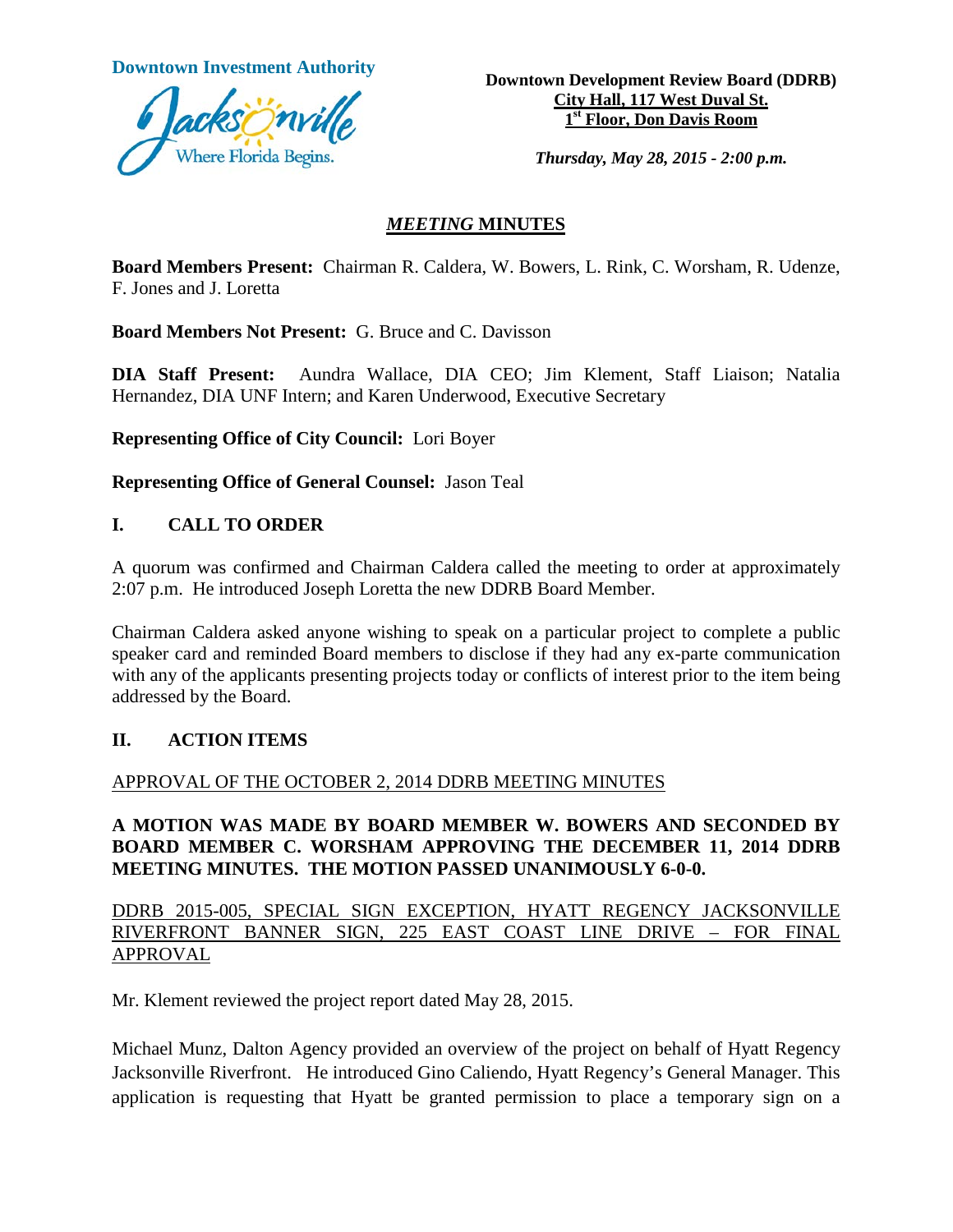windowless column on its west-facing façade, along Newnan Street, for a period not to exceed six months.

The floor was open and closed for public comments (there were no comments from the public).

Board Member Udenza arrived after the minutes were approved.

The following were relative comments from the Board:

- Really good opportunity given the challenges that the Hyatt currently has in terms of circulation. This is a very necessary project.
- Wanted an understanding of what is being installed. Brandon Clark responded that the proposed temporary sign will use vinyl wrap.
- Jason Teal noted that there was a 6-month limit and asked if 6-months would be enough time. Mr. Munz requested to have an extension through the end December 31, 2015. Mr. Klement stated that the sign shall be removed on or prior to December 31, 2015.
- There was a question from Mr. Munz asking about the appeal process and timing. Mr. Jason Teal noted that there was no way that the appeal could be waived. The appeal period was established in the Ordinance Code. He pointed out what could be done is to authorize the applicant to proceed at your own risk, before the expiration of the appeal date filing of a 21-day window.

**A MOTION WAS MADE BY BOARD MEMBER W. BOWERS AND SECONDED BY BOARD MEMBER J. LORETTA AMENDING THE FINAL APPROVAL OF DDRB APPLICATION 2015-005 OF A SPECIAL SIGN EXCEPTION, FOR A TEMPORARY BANNER THAT INCLUDES THE CONDITIONS (1). BANNER NOT TO EXCEED 120 FEET BY 36 FEET IN AREA AND (2) BANNER SHALL BE DISPLAYED FOR A PERIOD OF TIME NOT TO EXCEED DECEMBER 31. 2015.** 

## **THE MOTION PASSED UNANIMOUSLY 7-0-0.**

# DDRB 2014-008, MODIFICATION REQUEST TO FINAL APPROVAL PLAN, INTUITION ALE WORKS SECOND FLOOR FAÇADE MATERIAL AND ROOF TOP COVER, 929 EAST BAY STREET – FOR FINAL APPROVAL.

Mr. Klement reviewed the project dated May 28, 2015.

Mr. Milan Milnovic, Design Architect presented the designs to the Board.

The floor was open and closed for public comments (there were no comments from the public).

The following were relative comments from the Board.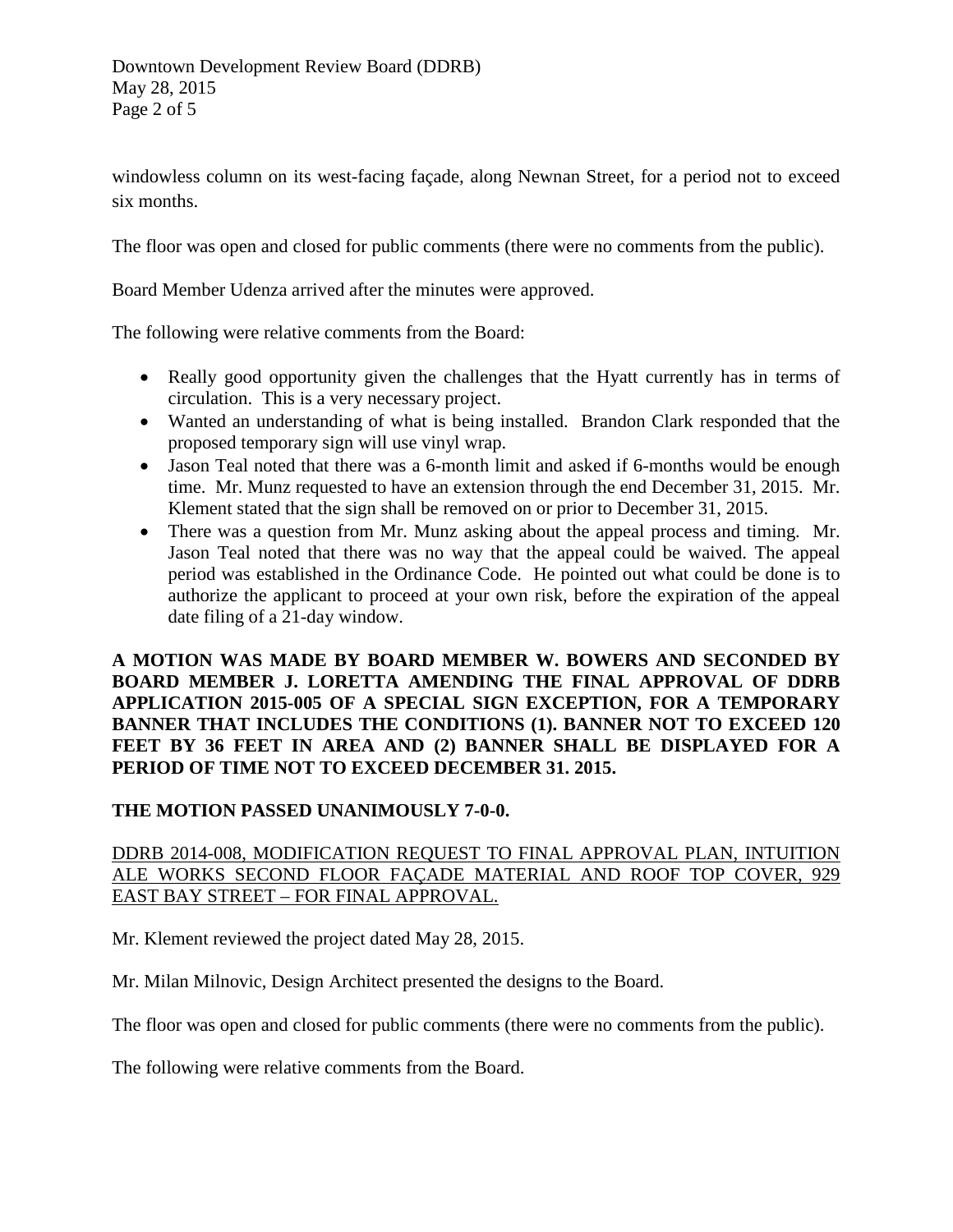Downtown Development Review Board (DDRB) May 28, 2015 Page 3 of 5

- The question of signage was asked, and Mr. Milnovic stated that it will be addressed at a later date when the applicant has finalized design.
- Comments from the Board indicated the proposed substitutions look great and supports the industrial theme, and the proposed materials add a more visual entrance to the building.
- Questions were asked so as to clarify the space on  $2<sup>nd</sup>$  Floor. Mr. Milnovic responded that design had to lift the roof up to accommodate the beer tanks located on the first floor.
- Questions were asked about the east elevation and proposed future entrance to the space to the right of the intuition space. Mr. Milnovic replied that the referenced was not a part of the space being developed by intuition and will the responsibility a future tenant.

## **A MOTION WAS MADE BY BOARD MEMBER C. WORSHAM AND SECONDED BY BOARD MEMBER J. LORETTA APPROVING THE FINAL APPROVAL FOR MODIFICATIONS FOR 2014-008, THAT INCLUDE: (1). SUBSTITUTIONS OF SECOND FLOOR FAÇADE BUILDING MATERIALS, AND (2). SUBSTITUTIONS FOR THE SECOND FLOOR "TENT CANOPY" ALLOWING AN INDUSTRIAL DESIGN THEME**

# **THE MOTION PASSED 6-0-1(BOARD MEMBER RINK RECUSED HIMSELF FROM VOTING)**

# **III. INFORMATION/DISCUSSION ITEMS**

Jim Klement commented about the electronic agenda packet and paper copies. He suggested for the Board to request a paper copy if needed as the intent of the staff was to continue to weight information via electronic mail.

Board Member F. Jones asked if there was any value in meeting regardless if there is an agenda item. Can the Board hold a workshop in general as projects are seen downtown that may relate to things that the DDRB. Mr. Klement replied that he would have an informal conversation with CEO Wallace. Chairman Caldera agrees and believes that the DDRB is willing to work with the DIA.

Mr. Teal noted to the Board to communicate with Staff. Jim Klement would work with Chairman Caldera regarding agenda items including workshop agendas.

Board Member W. Bowers stated that it would be helpful to have a discussion about garage process.

# **IV. OLD BUSINESS**

None

**V. NEW BUSINESS**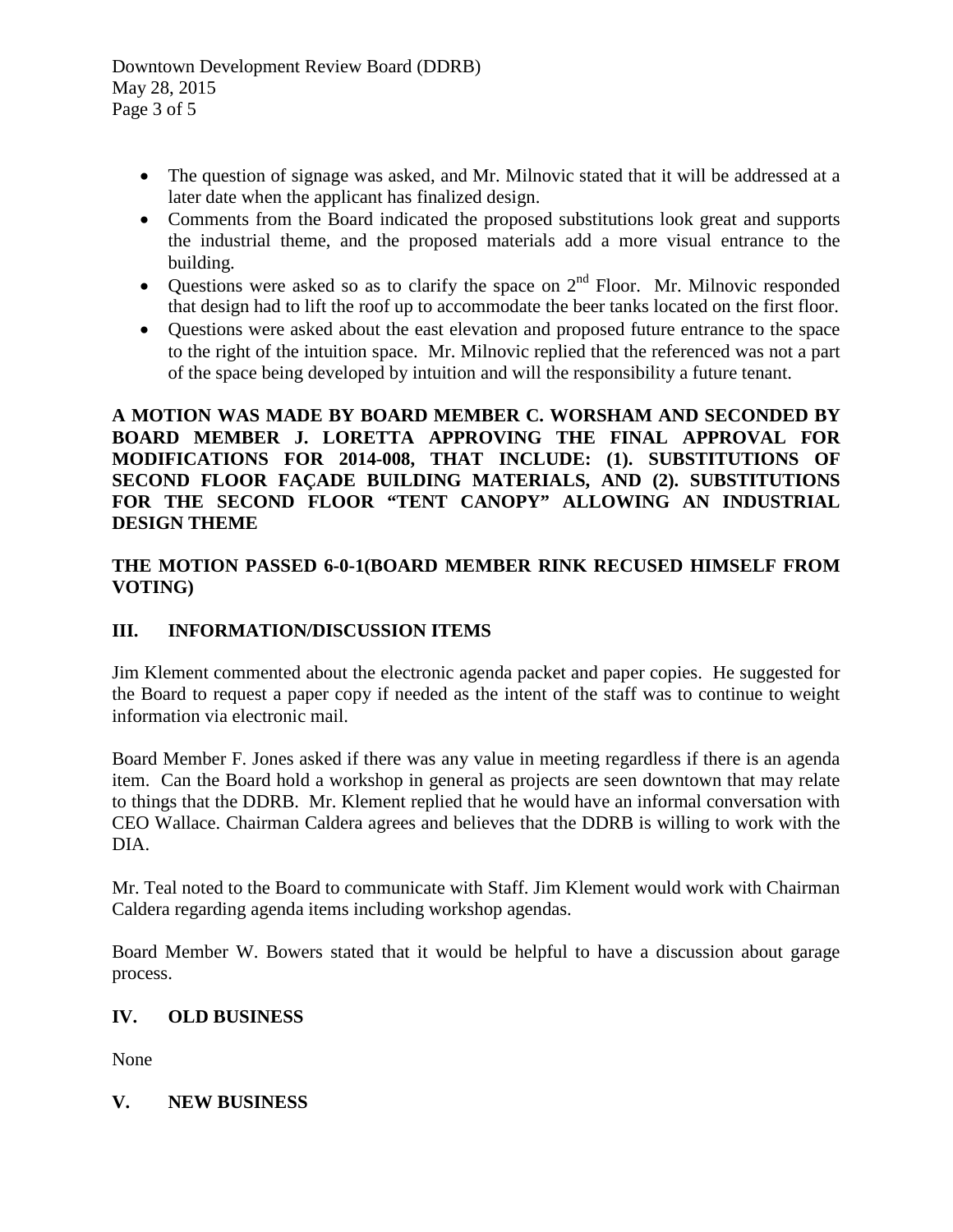Tony Allegretti, Executive Director of the Cultural Council provided information from the Cultural Council of Greater Jacksonville. He also shared information regarding a county-wide project that will have installations downtown on private surfaces. The murals will add to the quality of life. Mr. Allegretti announced that he will be resigning from the DIA.

Christie Holechek, Director of Art in Public Places, Cultural Council provided an overview of an additional art projects that were being developed in downtown.

Kenny Rouh, co-founder of Roux Art, Inc., stated that he and his wife Kate Rouh are proud to be a part of the effort of the beautification of downtown. They are grateful to the Cultural Council and the Art in public Places committee for having the foresight to understand how effectively a mosaic would work in the space and honored to be chosen of the Cultural Council.

The Board Members discussed the Master Plan and Board Member Udenze considered having a workshop to review the elements of the plan that needs to be updated. He also suggested a workshop for code enforcement citation permits.

Council Member Boyer arrived at 3:04 p.m.

A discussion ensued regarding the DDRB guidelines, CRA Plan and the difference between DIA and DDRB roles.

Mr. Klement recommended DDRB to schedule a workshop with the DIA to provide DDRB's input.

Chairman Caldera requested Mr. Klement to provide an update from the past months from DIA to the DDRB. Board Member Udenze recommended setting up the next meeting as a workshop to go through the concerns in a formal setting. Jason Teal noted to the Board to communicate ideas for the workshop to Jim Klement and he will create agenda topics to be discussed.

Council Member Boyer asked Mr. Teal to forward a question to OGC regarding the DDRB Guidelines were adopted by City Council and they have delegated the zoning authority for downtown to the DDRB. The request of the DIA to waive the necessity of compliance with the guidelines to go through DDRB for the Shipyards. Does that require a council waiver because essentially what the DDRB is doing is waiving the zoning requirement that was delegated to the DDRB? Mr. Teal responded that it would depend on what authority was granted to the DIA and he will research that information.

## **VI. PUBLIC COMMENTS**

There were no public comments.

## **VI. ADJOURNMENT**